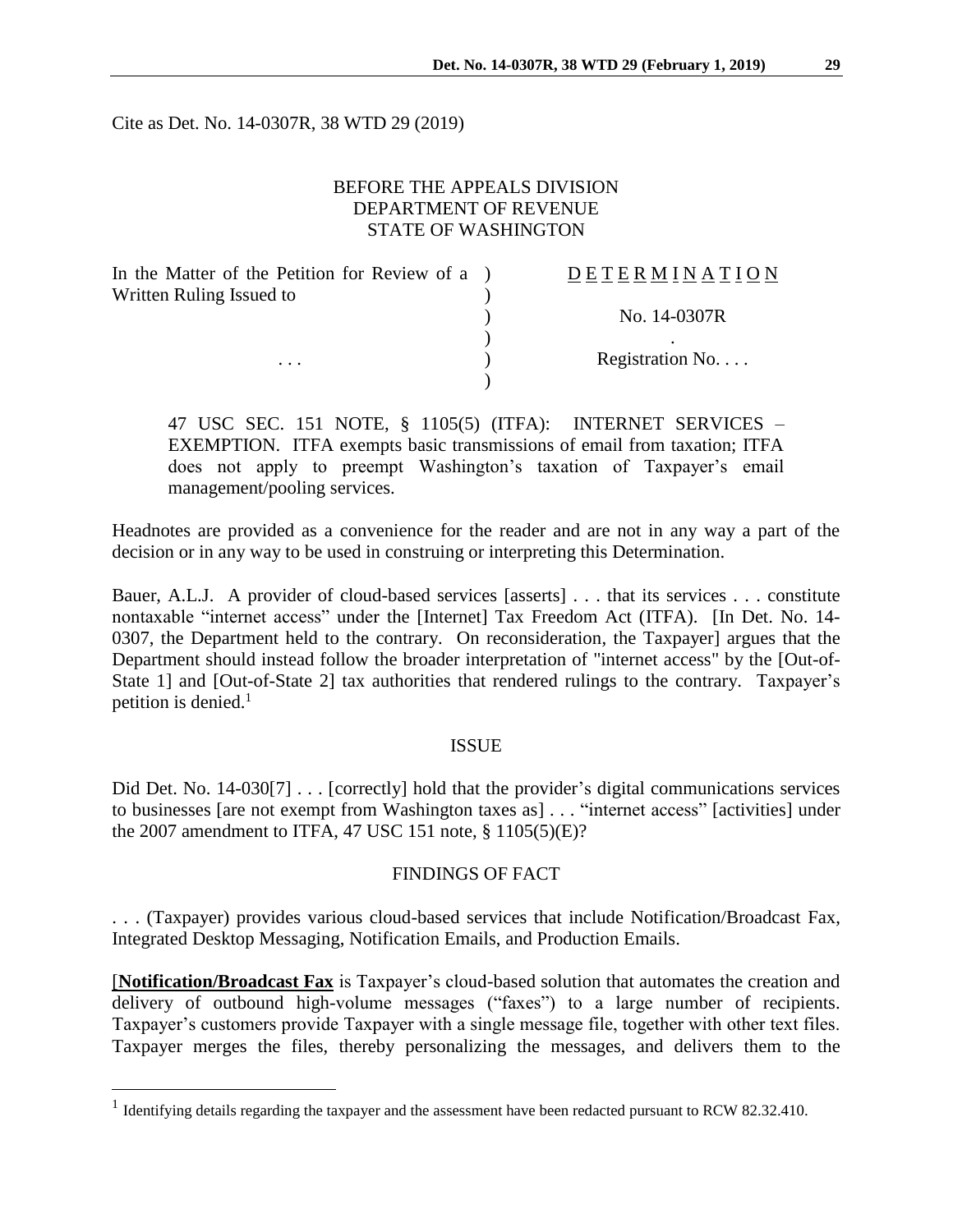recipients. Taxpayer delivers faxes using communications channels provided by third party telecommunications carriers.

**Integrated Desktop Messaging (IDM)** enables a customer's employees (users) to receive and send digital fax documents (e-faxes) as electronic messages directly from their existing email accounts via their email application. Taxpayer obtains use of fax numbers from third party telecommunications carriers.

**Notification/Broadcast Email** is a cloud-based notifications solution that automates the creation and delivery of customers' customized outbound high volume emails.

**Production Email** is a cloud-based solution that automates the creation and delivery of customers' customized outbound emails. Production Email allows customers to provide a single message file in the form of a template with accompanying unstructured text files that contain the custom and personalized data for each recipient. Production Email populates the template with personalized data for each recipient as specified by the business rules and output needs provided by the customer.

Customers use their own telecommunication connectivity to submit data to Taxpayer's network. Customers may store files and business rules on Taxpayer's servers.]

Det. No. 14-0307 held that Taxpayer's digital services were not exempt "internet access" under 47 USC Sec. 151 note, § 1105(5) (ITFA).

Taxpayer, arguing that ITFA preempts taxation of its digital services, petitioned for reconsideration of Det. No. 14-0307 on December 8, 2014. Taxpayer argues that both [Out-of-State 2] and [Out-of-State 1] consider Taxpayer's services to be exempt under ITFA, and urges us to reconsider our position in light of the rationales used by those states.

## ANALYSIS

As originally argued by Taxpayer, and as therefore noted in [Det.] No. 14-0307, the 2007 amendment to ITFA expanded the definition of "internet access," and thus added subsections (C) and (D) to 47 USC 151 note, § 1105(5):

(C) [internet access] includes services that are incidental to the provision of the service described in subparagraph (A) [that enables users to connect to the internet to access content, information, or other services offered over the Internet] when furnished to users as part of such service, such as a home page, electronic mail and instant messaging (including voice- and video-capable electronic mail and instant messaging), video clips, and personal electronic storage capacity . . .

(E) [internet access] includes a homepage, electronic mail and instant messaging (including voice- and video-capable electronic mail and instant messaging), video clips,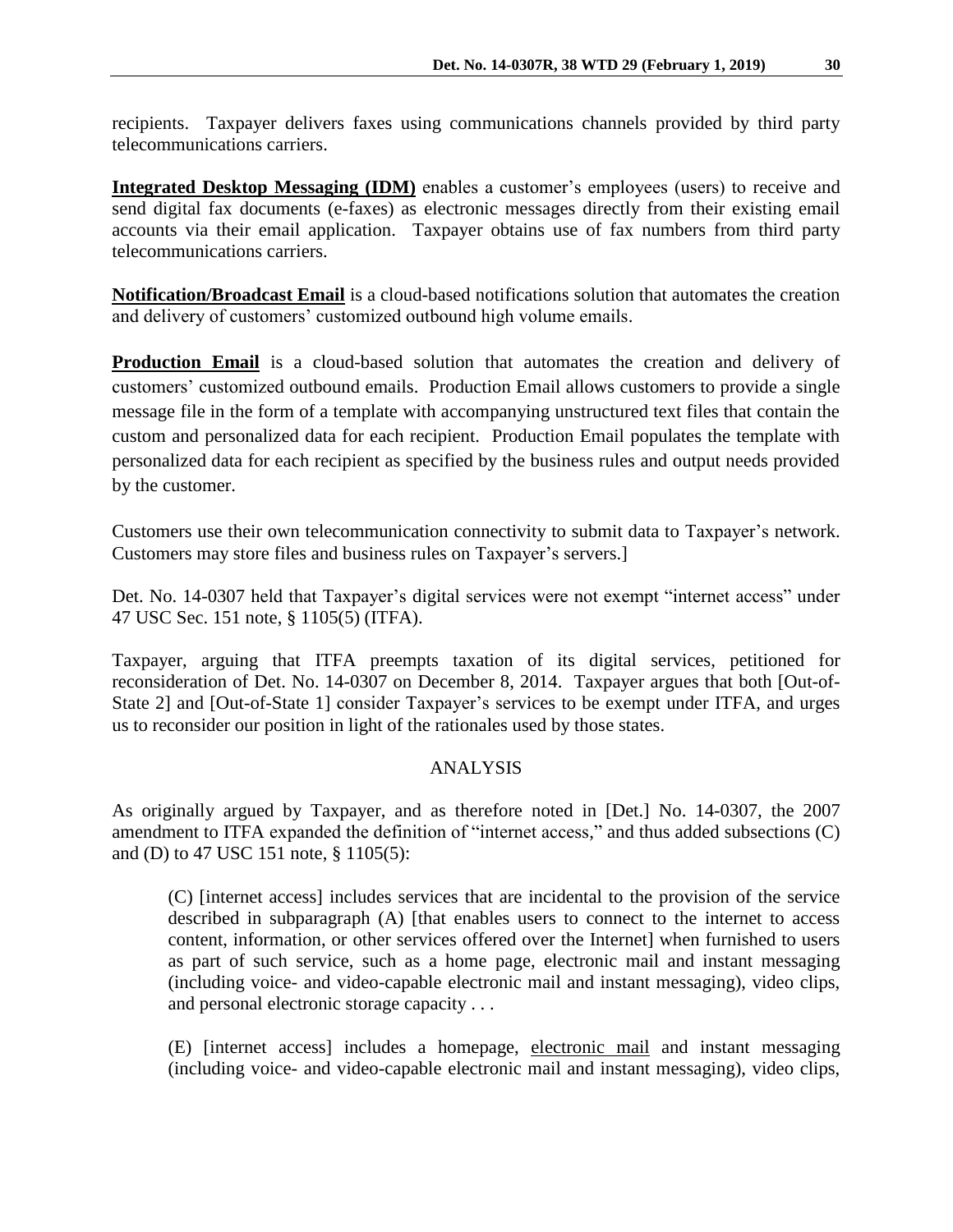and personal electronic storage capacity, that are provided independently or not packaged with Internet access.

(Emphasis added.) In its original appeal, Taxpayer claimed that ITFA preempted the state from taxing its digital services because Taxpayer's service was inherently an "electronic mail service that provided both electronic mail and storage capacity, and that these were both exempt under subparagraph (E)."

Det. No. 14-0307 held that Taxpayer was not providing electronic mail, but rather an "email marketing service," and that Taxpayer's services to its customers also did not include the provision of "personal storage capacity" because such storage could not be purchased by individual consumers for their own personal use.

In its Petition for Reconsideration, Taxpayer now argues that Det. No. 14-0307 erred by narrowly focusing on 47 U.S.C. 151 note, §1105(5)(E) and ignoring the following other subparagraphs in 47 U.S.C. 151 note, §1105. DEFINITIONS:

(4) INTERNET. – The term "Internet" means collectively the myriad of computer and telecommunications facilities, including equipment and operating software, which comprise the interconnected worldwide network of networks that employ the Transmission Control Protocol/Internet Protocol, or any predecessor or successor protocols to such protocol, to communicate information of all kinds by wire or radio.

(5) INTERNET ACCESS. – The term "Internet Access" –

(A) means a service that enables users to connect to the Internet to access content, information, or other services over the Internet;

(B) includes the purchase, use or sale of telecommunications by a provider of a service described in subparagraph (A) to the extent such telecommunications are purchases, used or sold –

(i) to provide such service; or

(ii) to otherwise enable users to access content, information or other services offered over the Internet.

Taxpayer argues that to narrowly focus on §1105(5)(E) circumvents the legislative intent of Congress in enacting and extending the ITFA. [The original determination holds] that the 2007 amendment that broadened the definition of "internet access" in 47 U.S.C. 151 note, §1105(5)(E), does not provide Taxpayer an exemption from Washington's tax under ITFA. Taxpayer argues the original [determination's] analysis is flawed because it focuses only on one subparagraph, and thus distorts the full scope of all of §1105 and the legislative intent of Congress. Further, Taxpayer argues that Det. No. 14-0307:

1. Did not give adequate consideration to the pertinent definition of Internet and Internet Access;

2. Attempted to define – by its own definition – the term "electronic mail";

3. Attempted to limit the type of content electronic mail should contain; and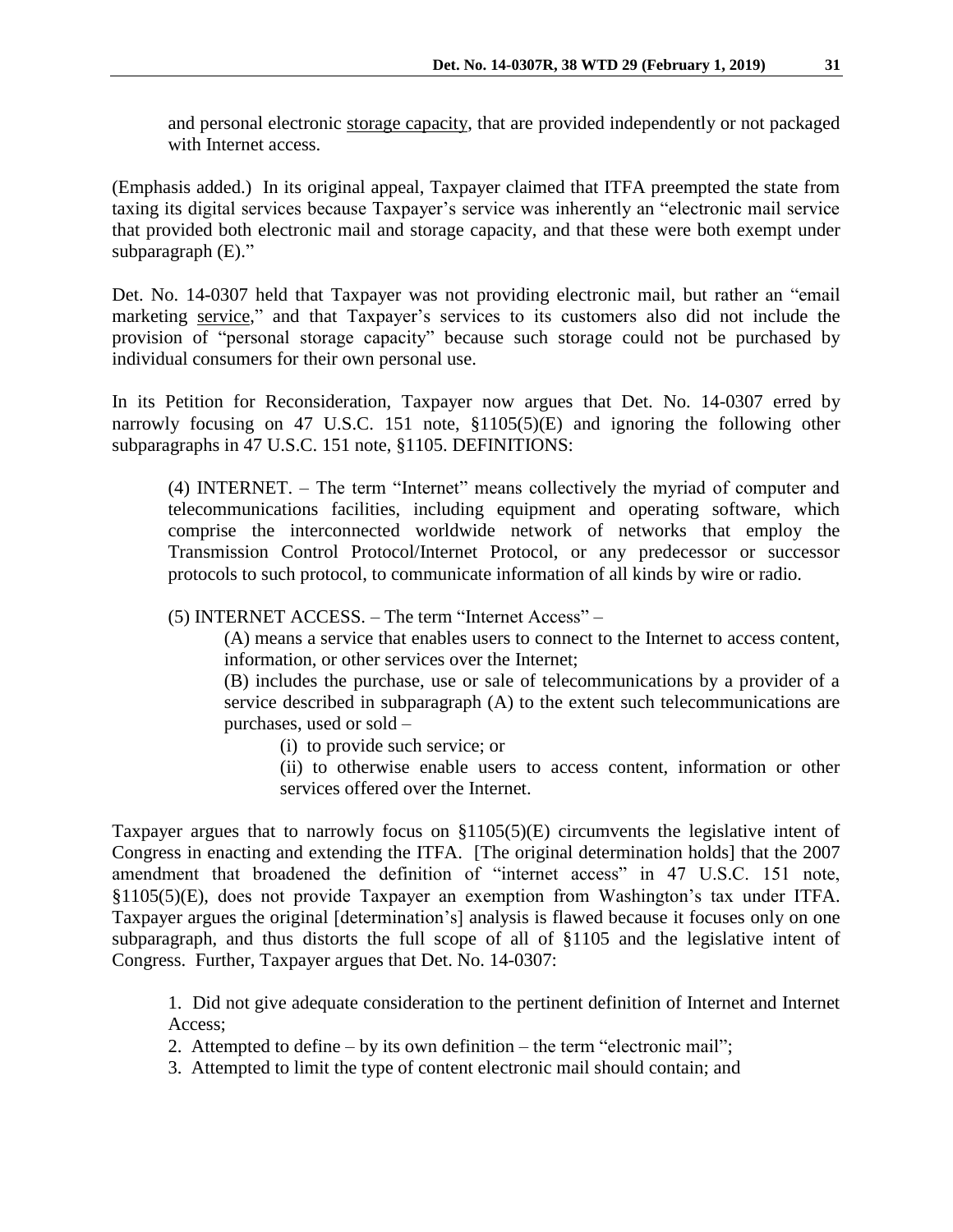4. Attempted to define the term "personal electronic storage capacity" to apply only to individuals, to the exclusion of businesses, although that term is not defined under the ITFA and businesses are one of the largest users of the Internet. It is Taxpayer's opinion that Congress did not intend to discriminate against businesses.

We disagree. The term "electronic mail" is not defined in ITFA or in federal case law. BLACK'S LAW DICTIONARY 634 (10<sup>th</sup> ed. 2009) defines an e-mail (also termed "electronic mail") as "a communication exchanged between people by computer, through either a local area network or the Internet." While the legislative history of the expansion of the definition of "internet access" is somewhat sparse, the Congressional Record in 2007 (relating to the amendment that expanded the definition of "internet access" under ITFA) provides insight suggesting that what Congress was targeting in terms of email was the normal usage of email by the everyday person (including businesses), not the type of messaging/notifications services at issue here:

Can you imagine, can anyone out there imagine that if every time you sent an e-mail there was a tax that went on your credit card or something for using it, or every time you went on a Web site, there was a tax? That's absolutely unconscionable. Particularly today, when we realize how much of the economic growth we have experienced in this decade has come from the Internet and how much distribution of knowledge there has been and how it is a great equalizer that so many people at so many incomes and in so many locations are able to access knowledge that was previously unavailable. The Internet has been a great engine for economic growth and for the distribution of knowledge. We don't want to slow down that engine by taxing it.

Congressional Record, 110th Congress, 1st Session, Issue: Vol. 153, No. 166 — Daily Edition [Page H12163].

Email services such as . . . provide people with a way to send emails without charge. . . . , on the other hand, is an email service that provides email for a fee, and ITFA would in fact preempt state taxation of that service because it is the mere provision of an email service.

What Taxpayer provides, however, is a service beyond the mere provision of a standard email account. Instead of providing its customers with a way to send emails on their own, Production Email allows customers to provide a single message file in the form of a template with accompanying unstructured text files that contain the custom and personalized data for each recipient. Taxpayer's software is able to take that single message file and data and convert it into a message for all of its customers' intended recipients. That goes beyond simple email service and is more analogous to a mailing bureau service. Taxpayer's digital notification and broadcast services are even further removed from "email," because these services really take data from Taxpayer's customers and customize that information into the format best suited to a particular customer's clients, whether it is SMS text, fax, or voice.

In *j2 Global Communications Inc. v. City of Los Angeles*, 218 Cal.App.4th 328, 329,33-335, 159 Cal.Rptr.3d 742 (2013), a California court provided the following analysis on this issue: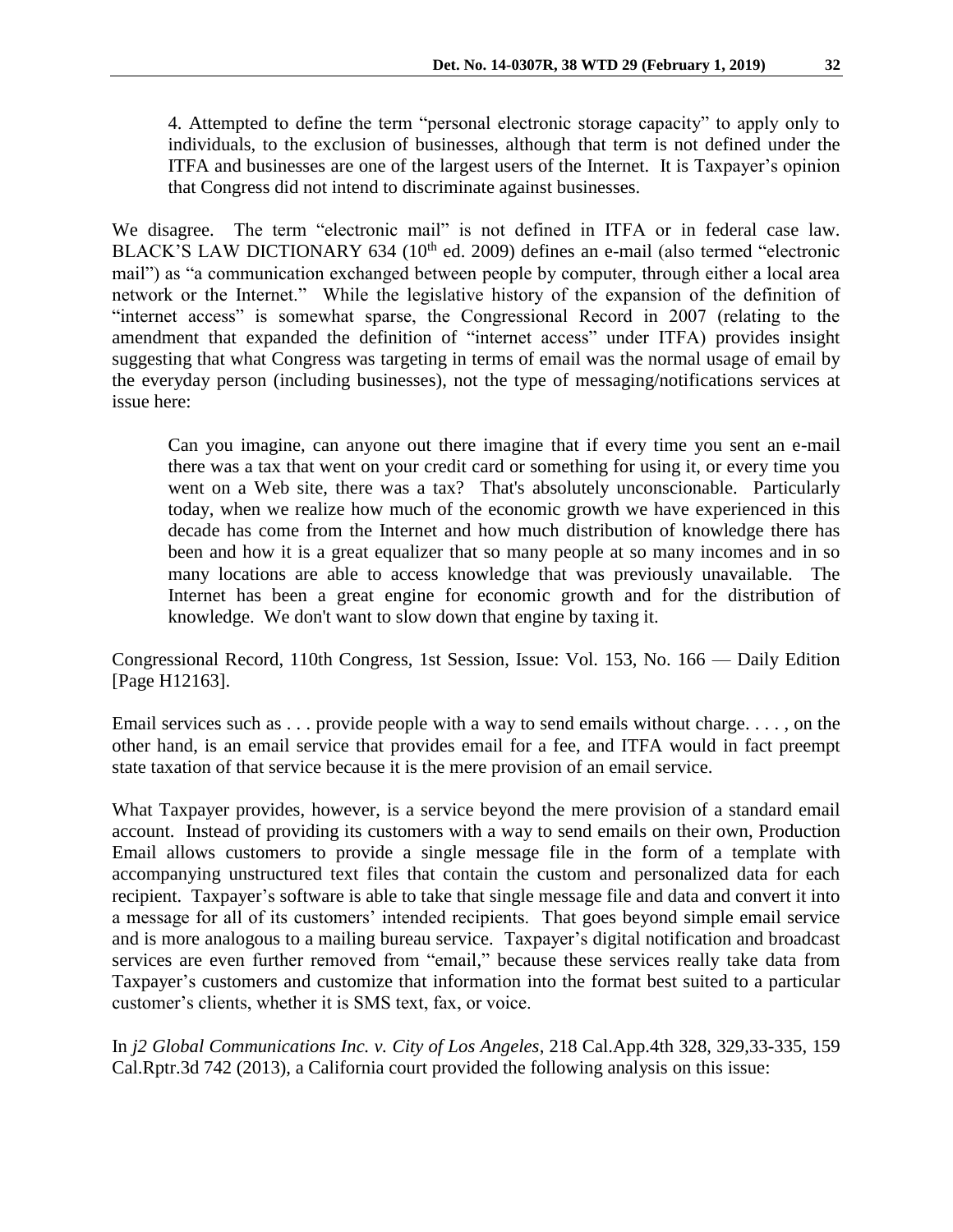. . . is a company that provides "online fax, virtual phone systems, hosted email, email marketing, online backup and bundled suites of these services" to businesses and individuals worldwide. One of its core services is eFax, which "enable[s] users to receive faxes into their email inboxes and to send faxes via the Internet" from their computers. To provide this service, j2 purchases telephone numbers known as Direct Inward Dial (DIDs) from third-party telecommunication providers. It assigns one or more DID numbers (local or toll-free) to each customer, from which the customer may receive faxes

or voicemail messages in the customer's email. . . . remains the customer of record for all of those DIDs, and derives "a substantial portion" of its revenues from its DID-based services.

\* \* \*

Under [ITFA], Internet access "includes a homepage, electronic mail and instant messaging (including voice- and video-capable electronic mail and instant messaging), video clips, and personal electronic storage capacity, that are provided independently or not packaged with Internet access." (47 U.S.C.A. § 151, note, § 1105, subd. (5)(E).) j2 argues that its services meet this definition because it "provides a 'homepage' and 'electronic mail' to its users," since "eFax users receive faxes via email and access Webbased email and account interfaces via each service's home page." But sending an email to an eFax customer through that customer's independently-obtained email service, and allowing customers to access their accounts through eFax's home page do not constitute providing a homepage or electronic mail service to the customers. If it did, virtually all business conducted over the Internet would be exempt from taxation. We decline to interpret subdivision (5)(E) in such a way as to render ITFA's definition of Internet access essentially meaningless.

In interpreting the newly-added subsection (E), the California Appeals Court determined that expanding what is "electronic mail" beyond its common understanding of "independentlyobtained email service" such as . . . or . . . would risk exempting almost any service over the internet from taxation.

Taxpayer's customers are not purchasing an email service, but an email management/pooling service that will streamline a mailing process that would otherwise take significant time and resources to perform on its own. Thus, from customers' perspectives, they are not getting an email service such as . . . or . . . , but something different.

Taxpayer points to rulings from both [Out-of-state 2] and [Out-of-State 1] that it argues are persuasive. In a private letter ruling to Taxpayer, the [Out-of-State 2] Department of Revenue stated with respect to its Production Email:

The essence of this service is very similar to the ubiquitous email services of . . . and many other web-based providers. Users of such systems send data, including documents, image files, and wave files, to recipients via the Internet. If a customer were to customize each email and sent it individually to each desired recipient, any charges for those